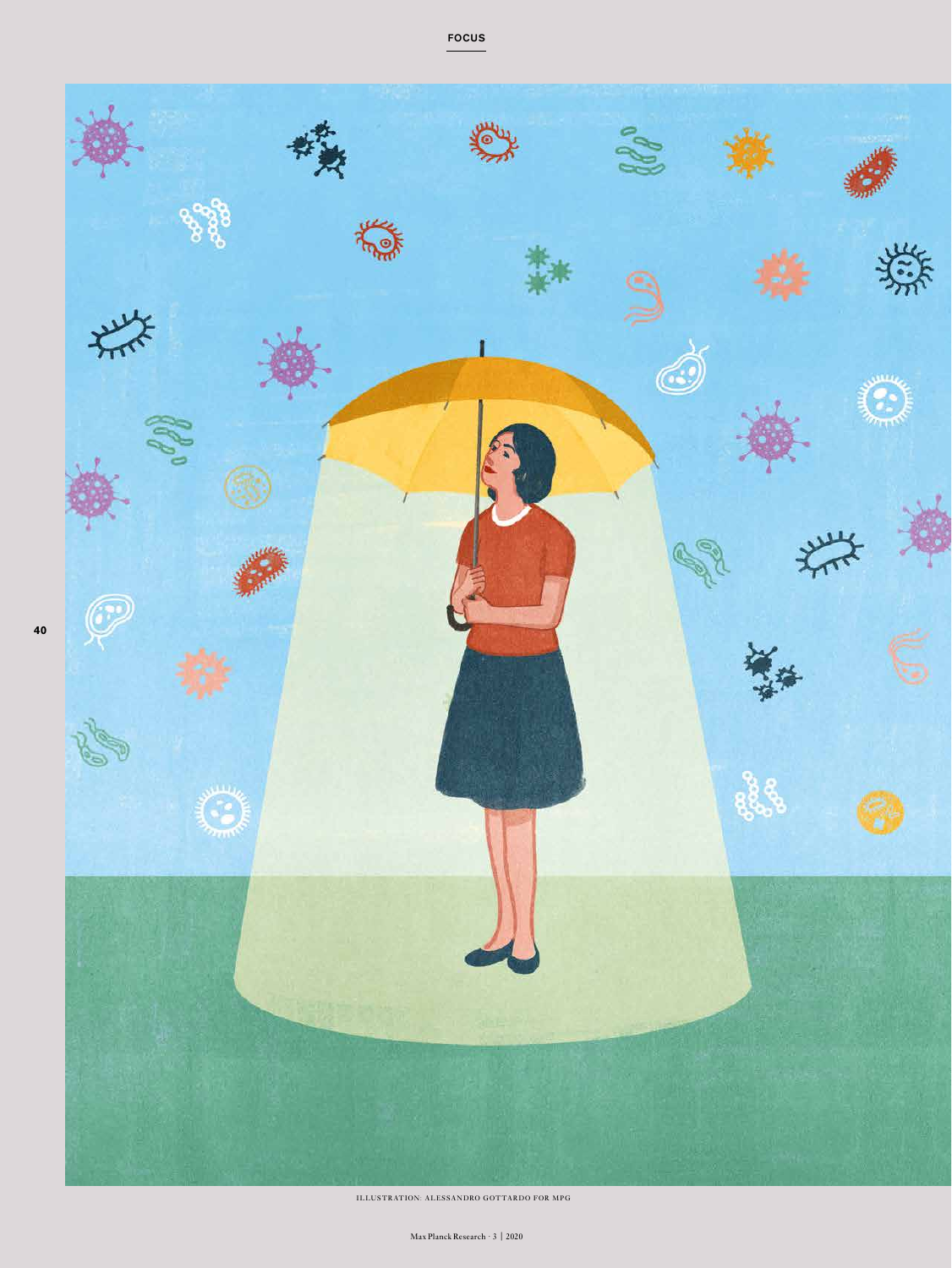# IMMUNITY – A BALANCE BETWEEN ATTACK AND DEFENSE

*TEXT: CATARINA PIETSCHMANN*

Everything has its price – especially health, of course. At the Max Planck Institute for Evolutionary Biology in Ploen, Tobias Lenz and his team are researching what the evolutionary costs of perfect immunity might be and why we are not immune to all pathogens.

**41**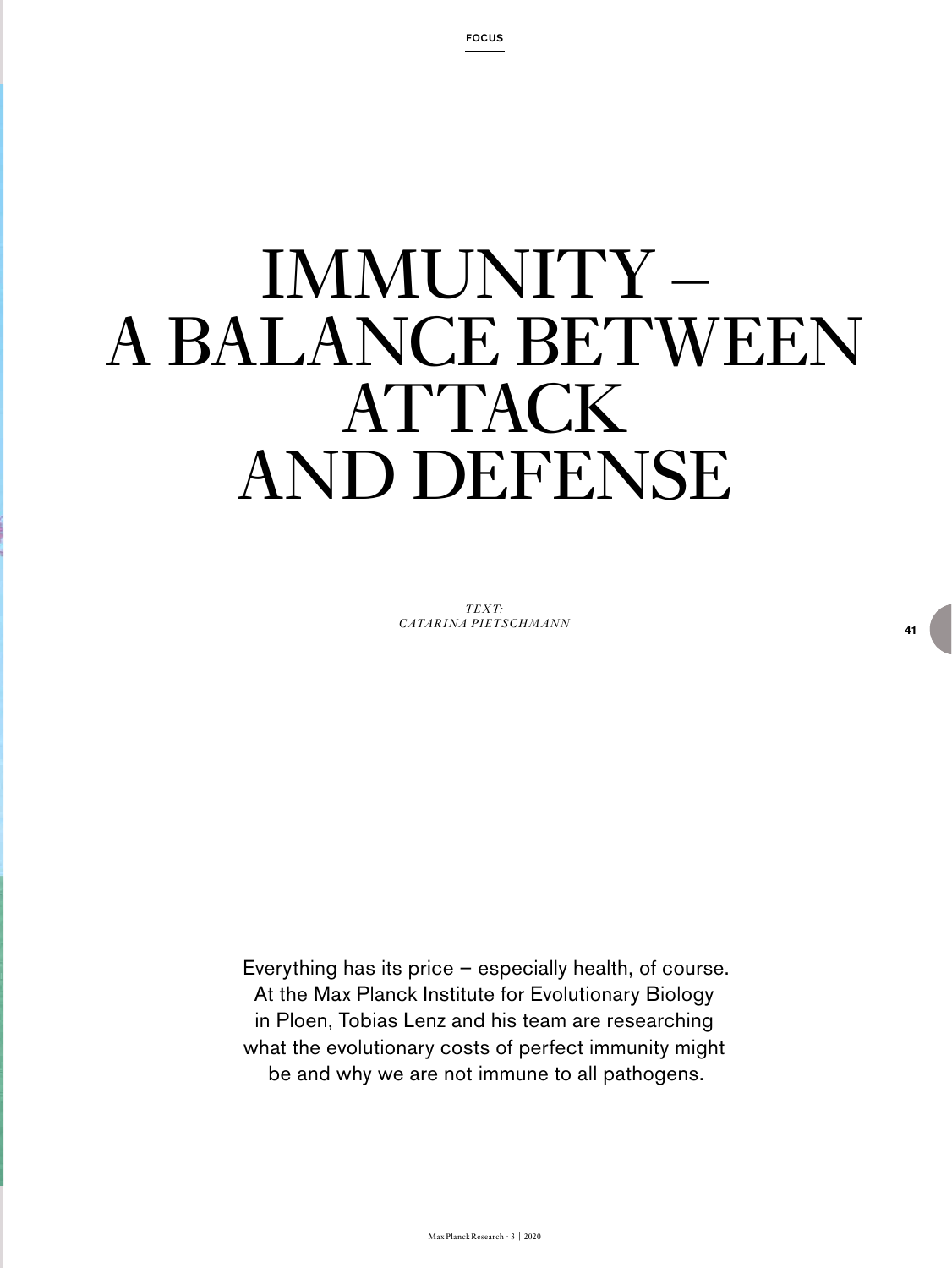The MHC genes encode the information for the production of proteins on the surface (orange) of an immune cell. These can bind to molecular fragments from a virus, referred to as antigens, from the interior of a cell and present them to a T cell of the immune system (right). The T-cell can then trigger a defensive response.

- We've rarely been so keen to discuss pathogens and immunity as we are right now. The corona pandemic has highlighted the importance of having a robust immune system. But why do viruses, bacteria, and other microbes overcome our body's defenses time and time again? Isn't all-inclusive protection possible, and how much would it cost? Tobias Lenz and his team are analyzing the battle between defenders and attackers. They use computer-based approaches to investigate how the immune system reacts to pathogens, such as leprosy bacteria and HI viruses. Their research focus is on "MHC" genes.
- MHC stands for "major histocompatibility complex" and refers to a group of genes possessed by all vertebrates. Humans possess six such genes, here named "human leukocyte antigen" (HLA). They encode proteins that are responsible for the immune system's ability to recognize invaders. These proteins bind molecular fragments that are left behind by pathogens that have penetrated cells and that are displayed, like in a shop window, on the cell surface. Patrolling immune cells recognize them as foreign molecules and put the immune system on alert.

# "It might well be that we possess too many HLA genes for the modern day life we live today."

*TOBIAS LENZ*

However, given the sheer immeasurable multitude of viruses, bacteria, fungi, and other parasites, how do such a small number of genes succeed in ensuring that barely any invaders avoid detection? The key lies in these genes' extremely high variability. They are the most variable genes in the entire genome. "The HLA-B gene, one of the human MHC genes, for instance, has more than 4000 known variants," says Tobias Lenz.



- The great variability in MHC genes ensures that a matching MHC protein exists for almost every intruder. Hence, if a specific pathogen is circulating in a population, those individuals with the matching MHC variant will be at an evolutionary advantage. Their carriers will become only mildly ill or perhaps not at all. And consequently, the frequency of this variant will increase within the population. To remain successful in the future, the pathogen needs to mutate and evolve in such a way that MHC variants cannot continue to provide protection. The mutated pathogen then needs to be matched by another MHC gene variant, and the evolutionary race enters the next round. The process can always result in evolution taking a different direction. Advantages can be rendered useless from one day to the next. However, not only do attackers quickly mutate from one generation to the next, they occasionally only appear in certain places and times. "In the long term, this means that no single variant will dominate the population, but that instead different ones will coexist," explains Tobias Lenz. This is what evolutionary biologists refer to as a "balanced polymorphism."
- Lenz and his colleagues simulate the interplay between MHC genes and pathogens on the computer. With the help of specialized programs, they can observe the co-evolution of the adversaries in time-lapse. The researchers can also compare present-day genetic information with that of the past and, thus, learn how the MHC variants have changed over time. For example from skeletons from a medieval graveyard in Denmark. Here, the dead were from a leper colony. Such colonies were frequent in the past and up to the modern era, in order to prevent the spread of this often fatal disease. Thanks to antibiotics, most cases of leprosy are now curable.

GR A PH IC: GCO FROM TOBI AS LENZ / M PI OF EVOLUTIONARY BIOLOGY

GRAPHIC: GCO FROM TOBIAS LENZ / MPI OF<br>EVOLUTIONARY BIOLOGY

Max Planck Research · 3 | 2020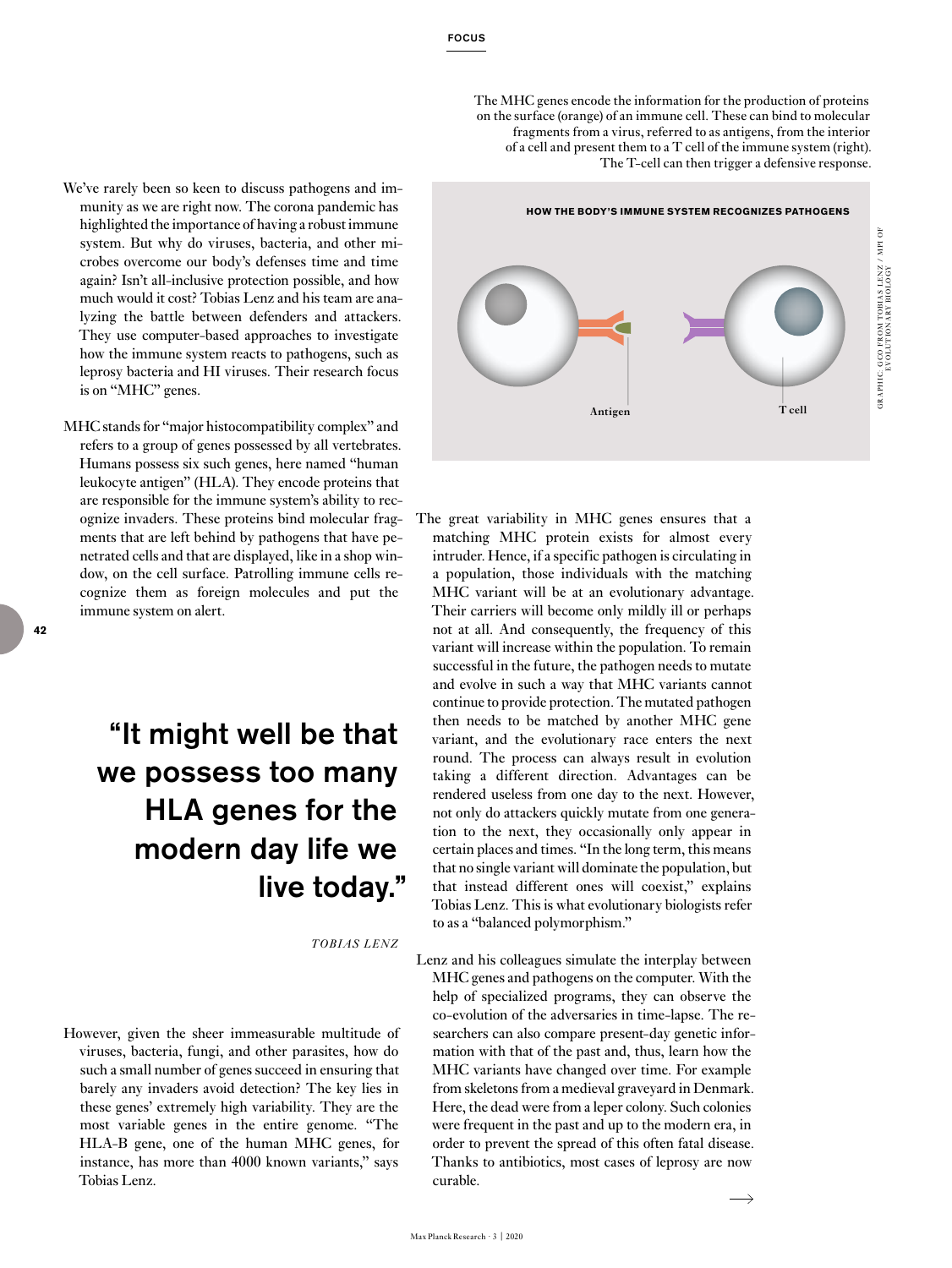

Tobias Lenz in his Institute's aquaria room. In addition to his work on human MHC genes, Lenz also investigates those of sticklebacks, whose immune system is similar to that of humans. The great diversity of MHC variants in the fish also plays an important role in their defense against parasites.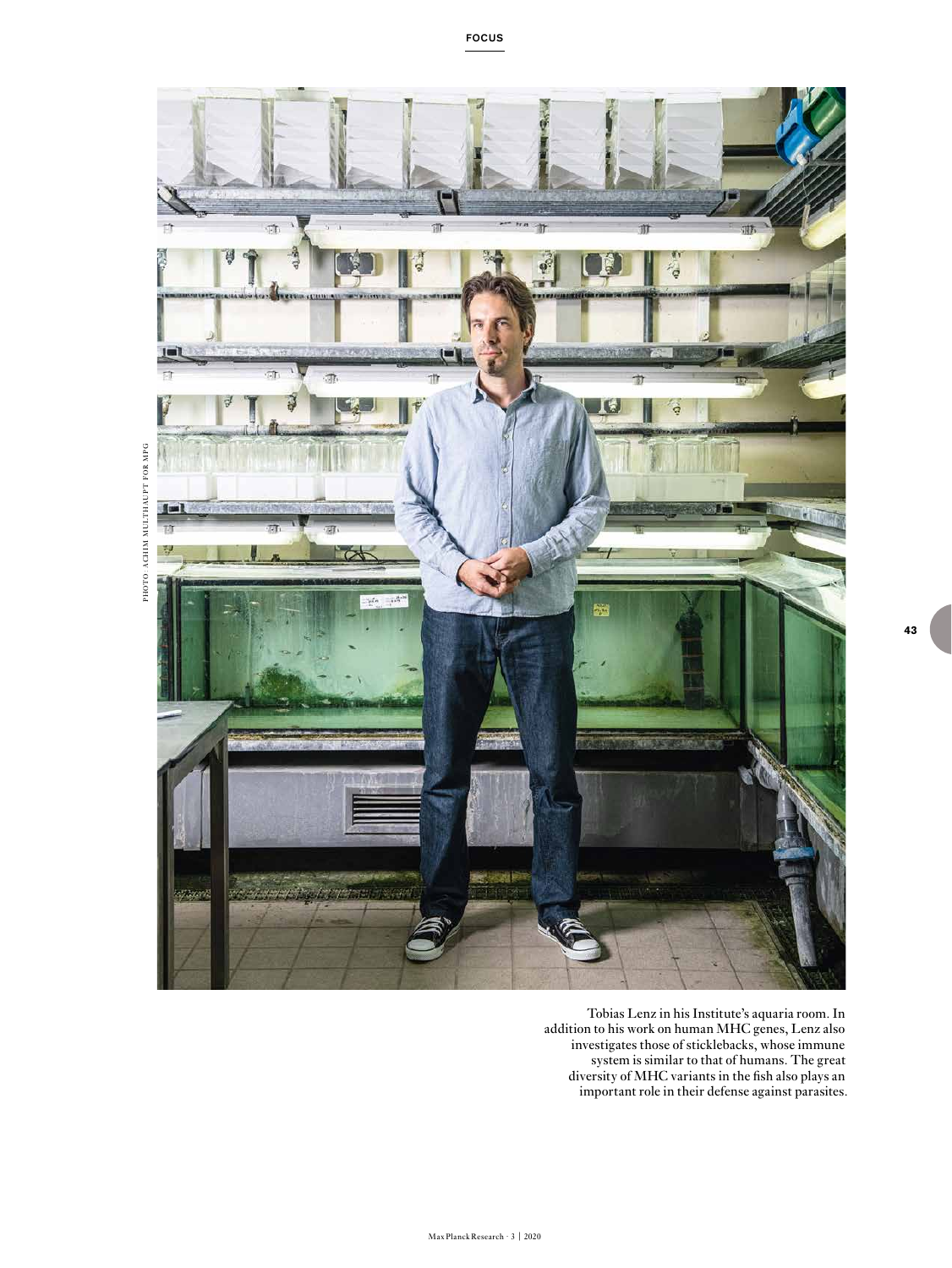To this day, leprosy still occurs sporadically in Southeast Asia. Some people there have an HLA variant that increases their susceptibility to the disease. Is it possible that most of the people in Europe who contracted leprosy possessed this variant? "In collaboration with researchers from the University of Kiel, we have indeed discovered that the HLA variant that makes people more susceptible to leprosy is found at a higher frequency in these bones from the Middle Ages," says Lenz.

## A variant with advantages and disadvantages

But why has this gene variant persisted over the centuries and not been eliminated by natural selection? "We now know that this variant isn't solely disadvantageous. Yes, it provides poor protection against leprosy, but it also helps protect those who carry it from hereditary type 1 diabetes," explains Tobias Lenz. Hence, the negative selective pressure due to leprosy is counterbalanced by the positive selective pressure of better protection against diabetes. That might explain why this HLA variant still exists in the population.

HIV is another example for a balanced polymorphism: some HLA variants in the immune system are better at keeping HIV in check than others. "We've demon-

strated that some variants are able to present a particularly large number of different HIV antigens. This makes HIV more visible for the immune system, so it can be fought more efficiently." In contrast, the less effective variants may confer resistance to another pathogen. HLA variants may also be involved in the fact that SARS-CoV-2 causes severe symptoms in only a small percentage of those infected. As coronaviruses have circulated among humans for many years, most of us possess gene variants that can recognize the viruses. "We're susceptible to SARS-CoV-2, because it's relatively new, but thanks to thousands of years of natural selection, most people's immune systems can limit its effects," says Tobias Lenz. Along with colleagues from around the world, he is currently investigating the extent to which HLA genes may be involved. Although thousands of different HLA variants exist in humans, each one of us has only a handful of them. High variability, it turns out, also has a drawback: autoimmunity.

MHC proteins are adapted to bind molecules from bacteria, viruses, and other parasites and present them on the cell surface. There, these foreign molecules are recognized by a particular type of immune cell known as T cells. A selection process for T cells occurs in the embryo: those that recognize foreign molecules are retained, while those that recognize the body's own molecules are removed. However, this process isn't perfect, and so T cells that recognize the body's own molecules keep emerging. The more HLA variants a person

Degenerated pigment cells from the skin. An immune system with a large variety of HLA types is better able to recognize and fight such cancer cells. As a consequence, immunotherapy is more effective in skin cancer patients with a high variability of these genes, but in such patients, treatment can also frequently trigger inflammatory reactions.

**44**



Max Planck Research · 3 | 2020